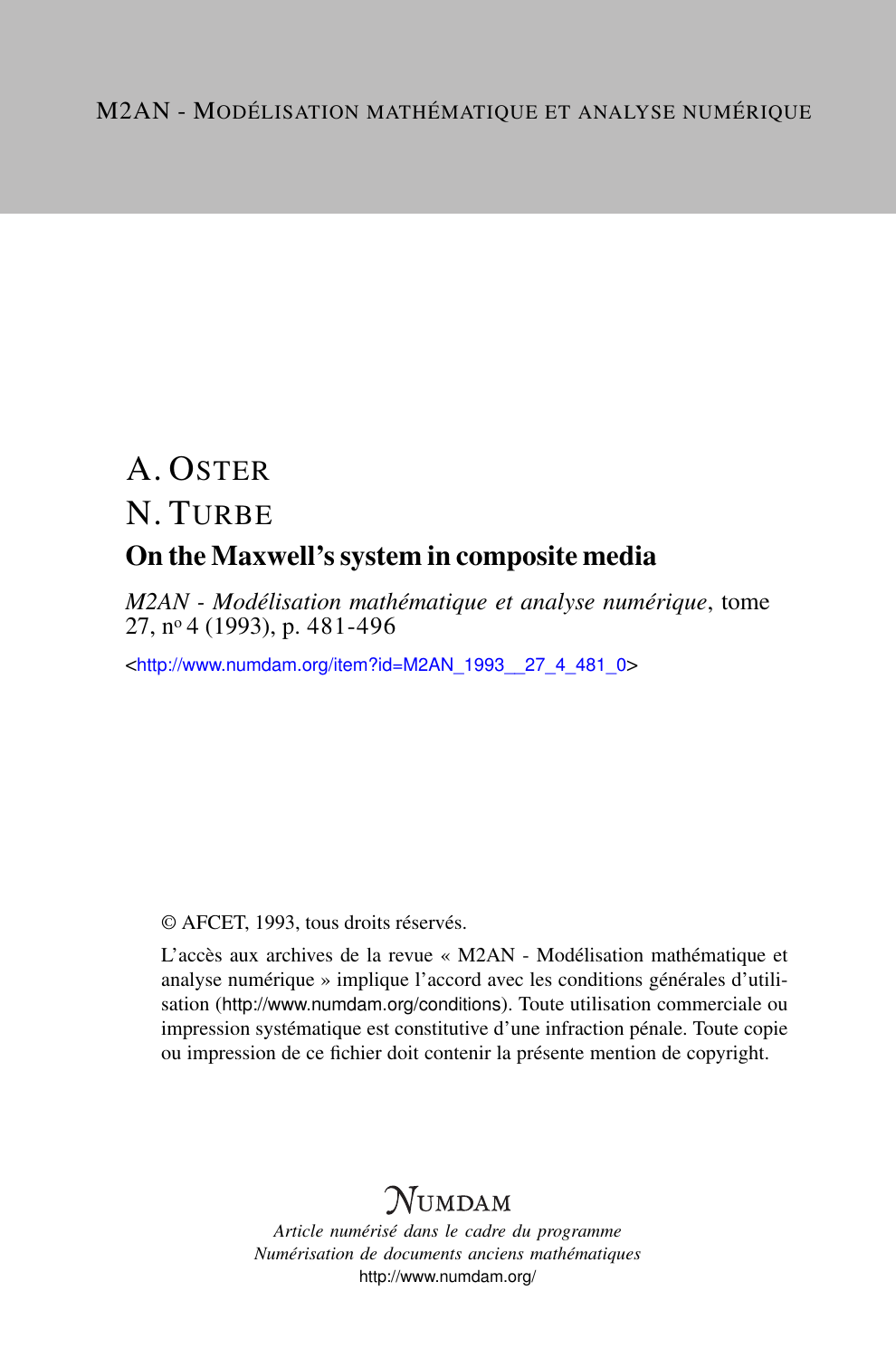**the Mathematical Modelling and Numerical Analysis<br>All Modélisation Mathématioue et Analyse Numérique** 

(Vol. 27, n° 4, 1993, p. 481 à 496)

## ON THE MAXWELL'S SYSTEM IN COMPOSITE MEDIA (\*)

by A. OSTER  $(1)$  and N. TURBE  $(1)$ 

Communicated by G. DUVAUT

Abstract.  $-$  The Maxwell's system is considered in a composite medium with a periodic structure, and the solution is derived by means of Bloch expansion techniques. The behaviour of the homogenized medium is obtained as a limiting case of this solution. Some numerical results on stratified media are presented.

Résumé. — On considère les équations de Maxwell dans un milieu composite à structure périodique. La solution est construite au moyen des techniques de développement de Bloch. De cette expression est déduit le cas statique limite qui fournit le comportement du milieu homogénéisé. Quelques résultats numériques sur des milieux stratifiés sont présentés.

### 1. INTRODUCTION

With the increasing use of composite materials in a lot of technological domains, the studies on periodic structures present a real interest. Optical media are one of these new materials. Roughly speaking the periodic optical medium may globally be considered as an homogeneous, anisotropic material. But to understand the precise nature of electromagnetic wave propagation, the periodicity of the microstructure has to be taken into account. In that way, some interesting filtration properties of these media can be explained. A theoretical tool of investigation is the concept of Bloch expansion. It was introduced by F. Bloch in the quantum theory of electrons in crystals [2]. Since then, it has been applied many times, and recently, it has been used in research on elastic [8] or piezoelectric composites [9].

This paper described the effective dynamical properties of optical media by means of Bloch expansions. First, the problem is set in an appropriate functional framework from which existence and uniqueness of the solution are deduced. The Bloch expansion of the solution is then constructed. As an

<sup>(\*)</sup> Manuscrit recu le 26 juin 1992.

<sup>(1)</sup> Laboratoire d'Acoustique et Mécanique - Groupe Modélisation et Calcul, Université Pierre et Marie Curie, Tour 66, 4, Place Jussieu, 75252 Paris Cedex 05, France.

M<sup>2</sup> AN Modélisation mathématique et Analyse numérique 0764-583X/93/04/481/16/\$ 3.60 Mathematical Modelling and Numerical Analysis © AFCET Gauthier-Villars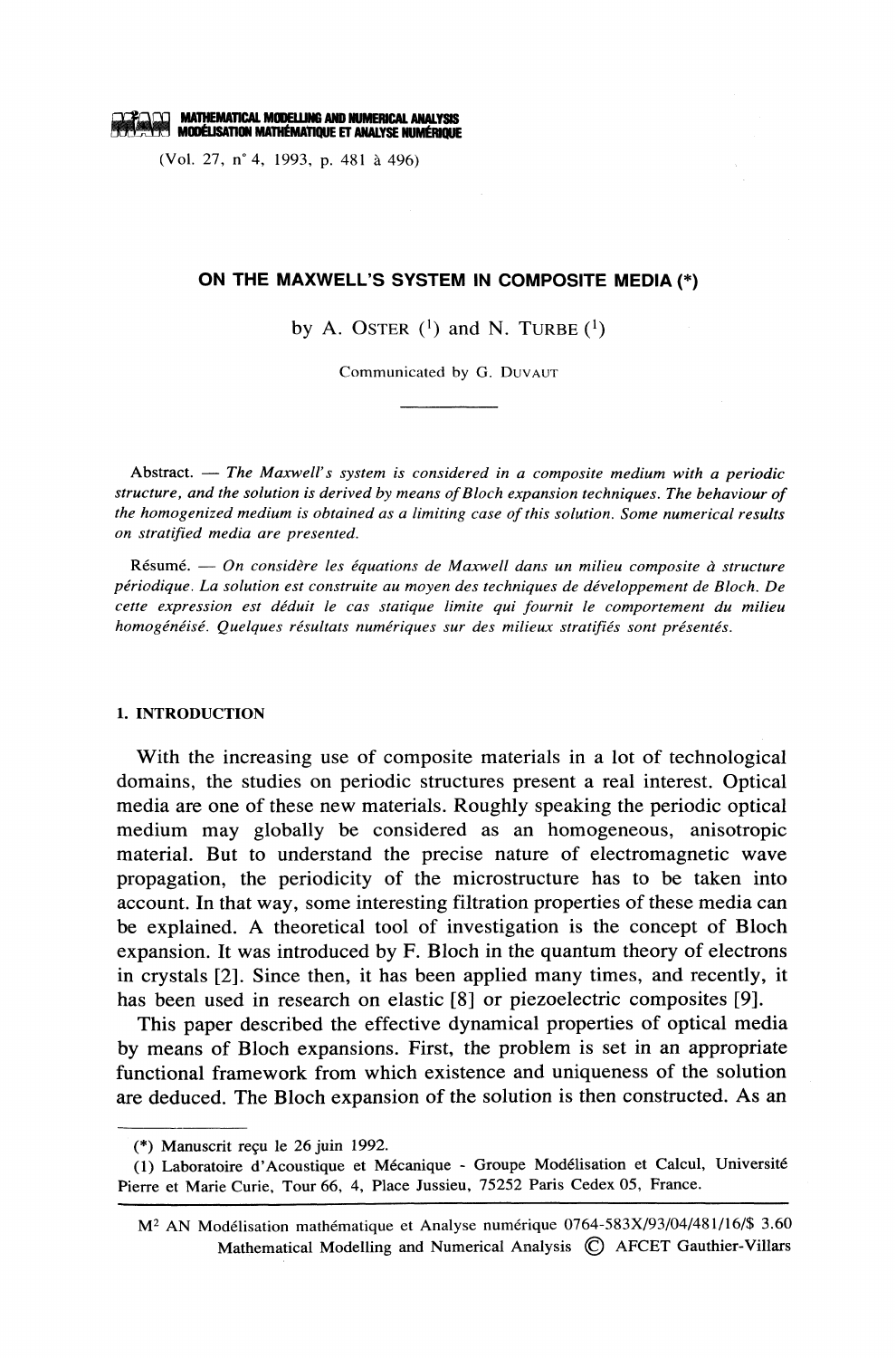application, the macroscopic behaviour of the homogenized medium is reached when the data are slowly variable functions compared to the period of the material. This coincide with the results of [7], obtained from a two scale method. In the last section, some numerical results on stratified media are presented.

## 2. STATEMENT OF THE PROBLEM

## 2.1. Local equations

We consider the Maxwell's system in an unbounded, nonhomogeneous medium, with a periodic structure. We assume that there are no source terms. The electric and magnetic fields E and H, the electric and magnetic inductions  $D$  and  $B$  and the electric current  $J$  are related by equations (1) (2) and constitutive laws  $(3)$  [3]:

$$
\frac{\partial \mathbf{D}}{\partial t} + \mathbf{J} - \mathbf{rot} \mathbf{H} = 0 \quad \text{div } \mathbf{D} = q \tag{1}
$$

$$
\frac{\partial \mathbf{B}}{\partial t} + \mathbf{rot} \mathbf{E} = 0 \quad \text{div } \mathbf{B} = 0 \tag{2}
$$

$$
\mathbf{D} = \eta \mathbf{E} \quad \mathbf{B} = \mu \mathbf{H} \quad \mathbf{J} = \sigma \mathbf{E} \,. \tag{3}
$$

The relation div  $\mathbf{D} = q$  has to be considered as a definition of the electric load  $\boldsymbol{q}$ .

The characteristic coefficients :  $\eta$  the dielectric constant,  $\mu$  the magnetic permeability and  $\sigma$  the resistivity, are assumed to be bounded functions on  $2 \pi Y$ ,  $Y = (0, 1)^3$  (i.e. periodic functions of the variables  $y_k$  with period  $2 \pi$ , [1], [6]), and such that:

$$
0 < \alpha \leq \eta, \, \mu, \, \sigma \leq \alpha' \quad \alpha, \, \alpha' \text{ constants.} \tag{4}
$$

We also assume that  $\eta$  is a regular function.

The following initial conditions are given:

$$
\mathbf{E}(y, 0) = \mathbf{E}_0(y) \quad \mathbf{H}(y, 0) = \mathbf{H}_0(y) \,. \tag{5}
$$

*Note*: The initial condition (5) on **H** must satisfy div ( $\mu$ **H**<sub>0</sub>) = 0. From (2) this property holds for the solution  $H(t)$ , for every time t.

## 2.2. Global equations

We introduce the following functional spaces :

$$
H_n(\mathbb{R}^3)
$$
 (resp.  $\mu$ ) =  $(L^2(\mathbb{R}^3))^3$ 

with the inner product  $(., .)_n$ , with weight  $\eta$  (resp.  $\mu$ ) and

$$
V(\mathbb{R}^3) = \{ \mathbf{F}, \, \mathbf{F} \in (L^2(\mathbb{R}^3))^3, \, \text{rot } \mathbf{F} \in (L^2(\mathbb{R}^3))^3 \}.
$$

M<sup>2</sup> AN Modélisation mathématique et Analyse numérique Mathematical Modelling and Numerical Analysis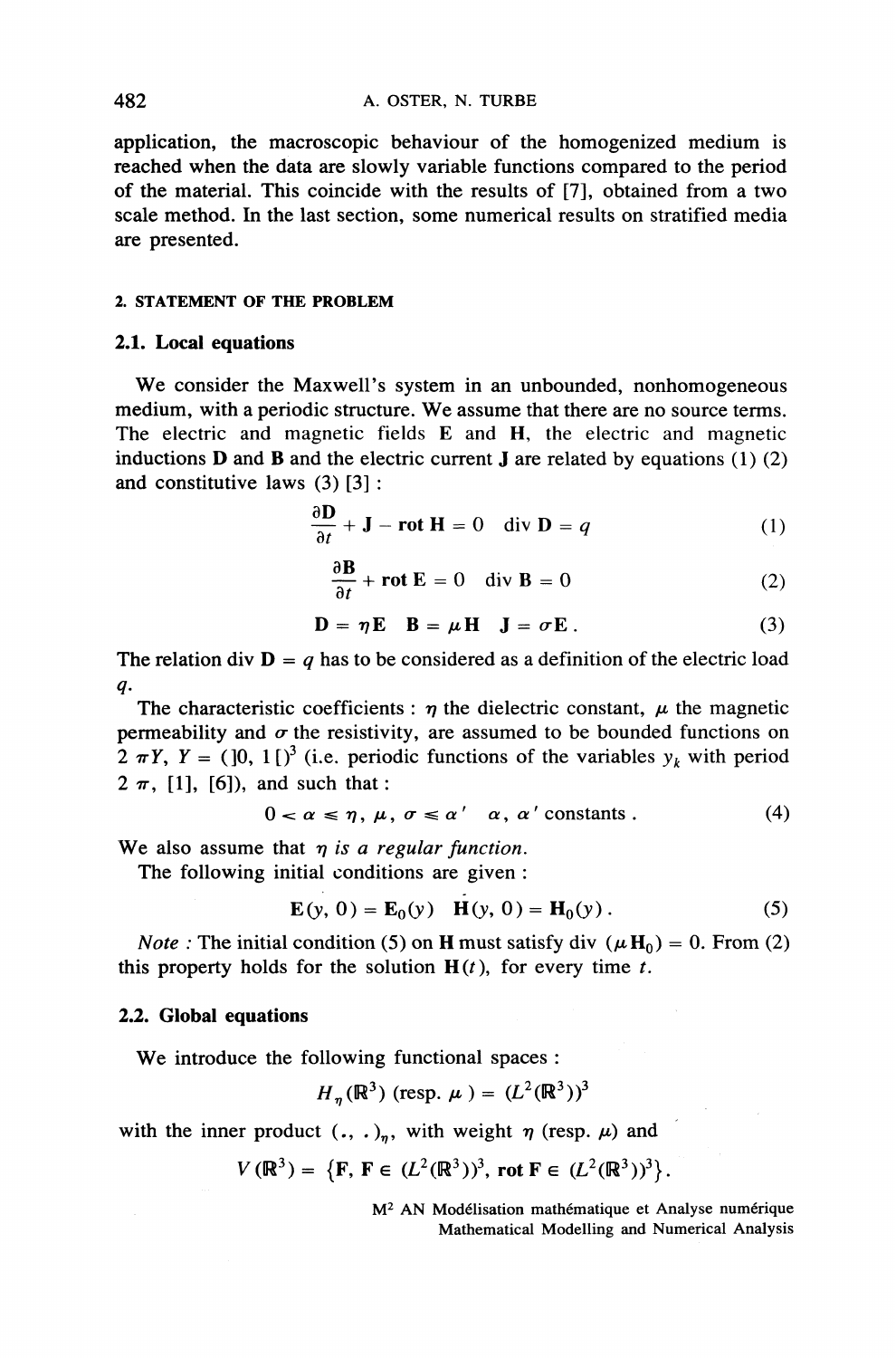The local equations  $(1)$   $(2)$  are multiplied by suitable test functions and the problem can be reformulated :

find (E, H), function of t with values in  $H_n(\mathbb{R}^3) \times H_n(\mathbb{R}^3)$ , such that:

$$
\frac{d\mathbf{E}}{dt} + \Sigma \mathbf{E} + C \mathbf{H} = 0
$$
  
\n
$$
\frac{d\mathbf{H}}{dt} + D\mathbf{E} = 0
$$
  
\n
$$
\mathbf{E}(0) = \mathbf{E}_0 \quad \mathbf{H}(0) = \mathbf{H}_0.
$$
 (6)

The operators  $\Sigma$ , C and D in (6) are respectively defined (where «... represents the usual inner product in  $\mathbb{R}^3$ ), by :

$$
(\mathbf{E}, \mathbf{F}) \in H_{\eta}(\mathbb{R}^3) \times H_{\eta}(\mathbb{R}^3) \quad (\Sigma \mathbf{E}, \mathbf{F})_{\eta} = \int_{\mathbb{R}^3} \sigma \mathbf{E} \cdot \overline{\mathbf{F}} \, dy
$$
  
\n
$$
(\mathbf{H}, \mathbf{F}) \in V(\mathbb{R}^3) \times V(\mathbb{R}^3) \quad (C\mathbf{H}, \mathbf{F})_{\eta} = -\int_{\mathbb{R}^3} \operatorname{rot} \mathbf{H} \cdot \overline{\mathbf{F}} \, dy
$$
  
\n
$$
(\mathbf{E}, \mathbf{G}) \in V(\mathbb{R}^3) \times V(\mathbb{R}^3) \quad (D\mathbf{E}, \mathbf{G})_{\mu} = \int_{\mathbb{R}^3} \operatorname{rot} \mathbf{E} \cdot \overline{\mathbf{G}} \, dy \, .
$$

Assuming that:

$$
\mathbf{E}_0 \in H_\eta(\mathbb{R}^3), \quad \mathbf{H}_0 \in H_\mu(\mathbb{R}^3)
$$

then the hyperbolic system  $(6)$  has a solution and only one  $[3]$ .

### **3. BLOCH EXPANSION OF THE SOLUTION**

#### 3.1. Problems defined on the basic cell

In agreement with the results obtained with other classical operators (elasticity [8], piezoelectricity [9]), the periodicity of the characteristic coefficients  $\eta$ ,  $\mu$ ,  $\sigma$ , involves that the solution (E, H) of the problem (6) has the form:

$$
\begin{cases}\n\mathbf{E}(y, t) = \int_{Y} e^{i\mathbf{k} \cdot y} \tilde{\mathbf{E}}(y, \mathbf{k}, t) d\mathbf{k} & (\mathbf{k} \cdot y = k_{\ell} y_{\ell}) \\
\mathbf{H}(y, t) = \int_{Y} e^{i\mathbf{k} \cdot y} \tilde{\mathbf{H}}(y, \mathbf{k}, t) d\mathbf{k}\n\end{cases}
$$
\n(7)

where the vectors  $\tilde{E}$ ,  $\tilde{H}$ , as functions of y belong to 2  $\pi Y$ . These expressions lead us to introduce operators, depending on the parameter  $\mathbf{k}$ ,  $\mathbf{k} \in Y$ , defined on the basic cell  $2 \pi Y$ .

Interesting properties arise in the following special case:

$$
\sigma = 0 \quad \text{div} \, (\eta \mathbf{E}_0) = 0 \,. \tag{8}
$$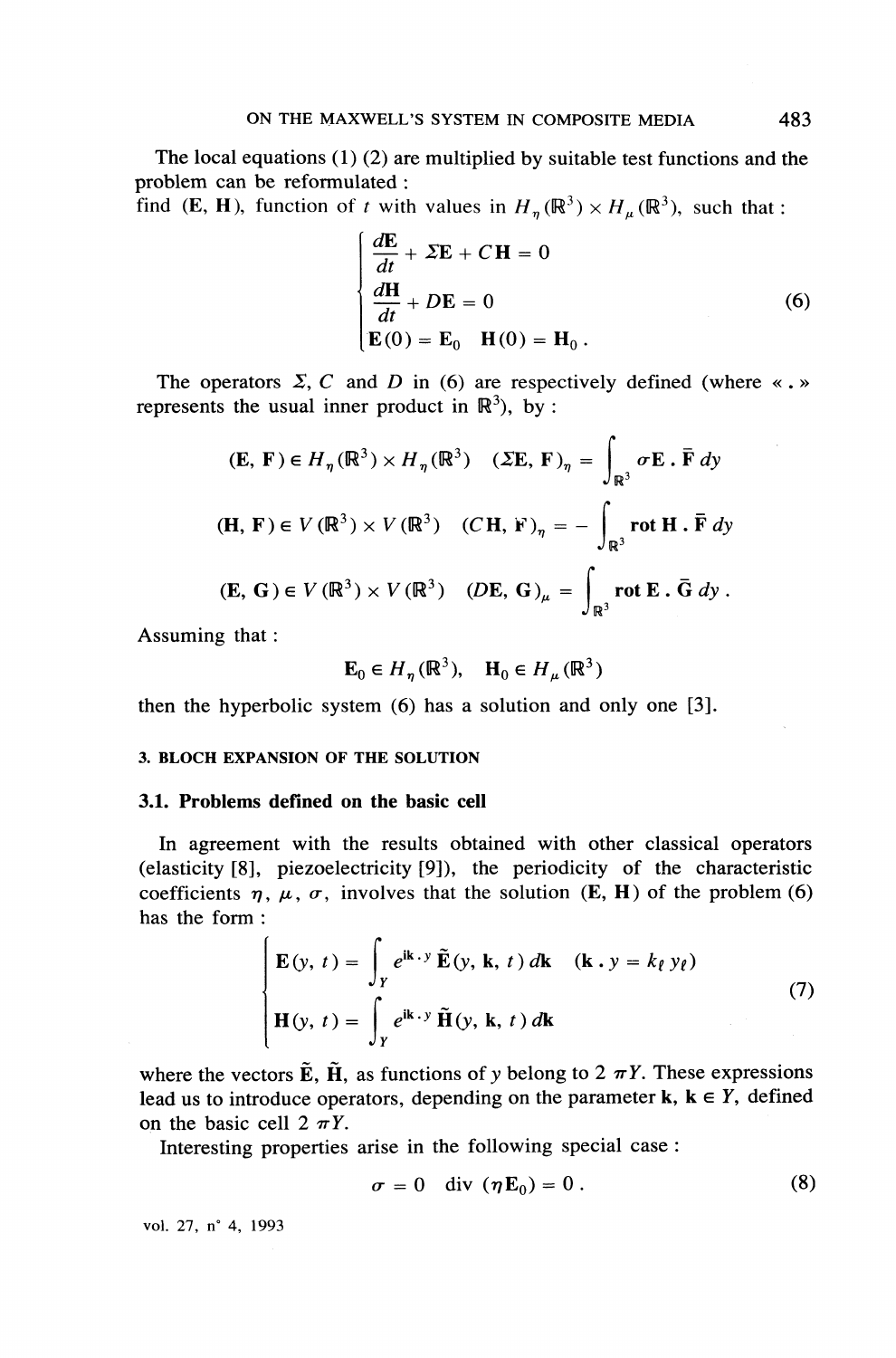From equations (1) (2), we obtain a system with one unknown function  $E$ :

$$
\eta \frac{\partial^2 \mathbf{E}}{\partial t^2} + \mathbf{rot} \ (\mu^{-1} \ \mathbf{rot} \ \mathbf{E}) = 0 \quad \text{div} \ (\eta \mathbf{E}) = 0 \ . \tag{9}
$$

Let us introduce the functional space:

$$
V_{\eta}(\mathbb{R}^{3}) = \{ \mathbf{F}, \, \mathbf{F} \in (L^{2}(\mathbb{R}^{3}))^{3}, \text{ rot } \mathbf{F} \in (L^{2}(\mathbb{R}^{3}))^{3}, \text{ div } (\eta \mathbf{F}) = 0 \}
$$

Then the problem in E can be written:

$$
\frac{d^2 \mathbf{E}}{dt^2} + A \mathbf{E} = 0
$$
  

$$
\mathbf{E}(0) = \mathbf{E}_0 \frac{d\mathbf{E}}{dt}(0) = -C\mathbf{H}_0 = \mathbf{E}_1
$$
 (10)

where  $A$  denotes the operator defined by:

$$
(\mathbf{E}, \mathbf{F}) \in V_{\eta}(\mathbb{R}^3) \times V_{\eta}(\mathbb{R}^3), (A\mathbf{E}, \mathbf{F})_{\eta} = \int_{\mathbb{R}^3} \mu^{-1} \operatorname{rot} \mathbf{E} \cdot \overline{\operatorname{rot} \mathbf{F}} \, dy.
$$

From (7), we note that the derivation  $\partial/\partial y_i$  on E corresponds to the operation  $\partial/\partial y_i + i k_i$  on  $\tilde{E}$ . So we are led to introduce the following functional spaces :

$$
H_n = (L^2(2 \pi Y))^3
$$

with its defined inner product with weight  $\eta$ 

$$
V_{\eta}(\mathbf{k}) = \{ \mathbf{E}, \, \mathbf{E} \in (L^2(2 \pi Y))^3, \text{ rot } \mathbf{E} \in (L^2(2 \pi Y))^3,
$$

$$
\text{div} \, (\boldsymbol{\eta} \mathbf{E}) + i \, \boldsymbol{\eta} \mathbf{k} \cdot \mathbf{E} = 0 \} \ . \ (11)
$$

The operators  $A(k)$ ,  $k \in Y$ , are defined by:

$$
(\mathbf{E}, \mathbf{F}) \in V_{\eta}(\mathbf{k}) \times V_{\eta}(\mathbf{k})
$$
  
(A (k)  $\mathbf{E}, \mathbf{F})_{\eta} = \int_{2 \pi Y} \mu^{-1} (\text{rot } \mathbf{E} + i\mathbf{k} \wedge \mathbf{E}) \cdot (\overline{\text{rot } \mathbf{F} + i\mathbf{k} \wedge \mathbf{F}}) dy$ . (12)

*Note*: for each  $\mathbf{k} \in Y$ , the space  $V_n(\mathbf{k})$  is a subspace of  $(H^1(2 \pi Y))^3$ . The domain  $D(A(\mathbf{k}))$  of the operator  $A(\mathbf{k})$ ,  $\mathbf{k} \in Y$ , is made up of elements E that belong to  $(H_p^1(2 \pi Y))^3$  and such that  $n \wedge$  rot E is antiperiodic.  $(H_p^1(2 \pi Y))^3$ denotes the space of the function in  $(H^1(2\pi Y))^3$  that take equal values at two opposite points of two opposite sides of the cell  $2 \pi Y$ . *n* is the outer normal to  $\partial (2 \pi Y)$ .

## 3.2. Properties of the operators  $A(k)$

PROPOSITION : The operator  $A(k)$  is, for each  $k \in Y$ , a positive, selfadjoint operator with compact resolvent ([7]).

> M<sup>2</sup> AN Modélisation mathématique et Analyse numérique Mathematical Modelling and Numerical Analysis

484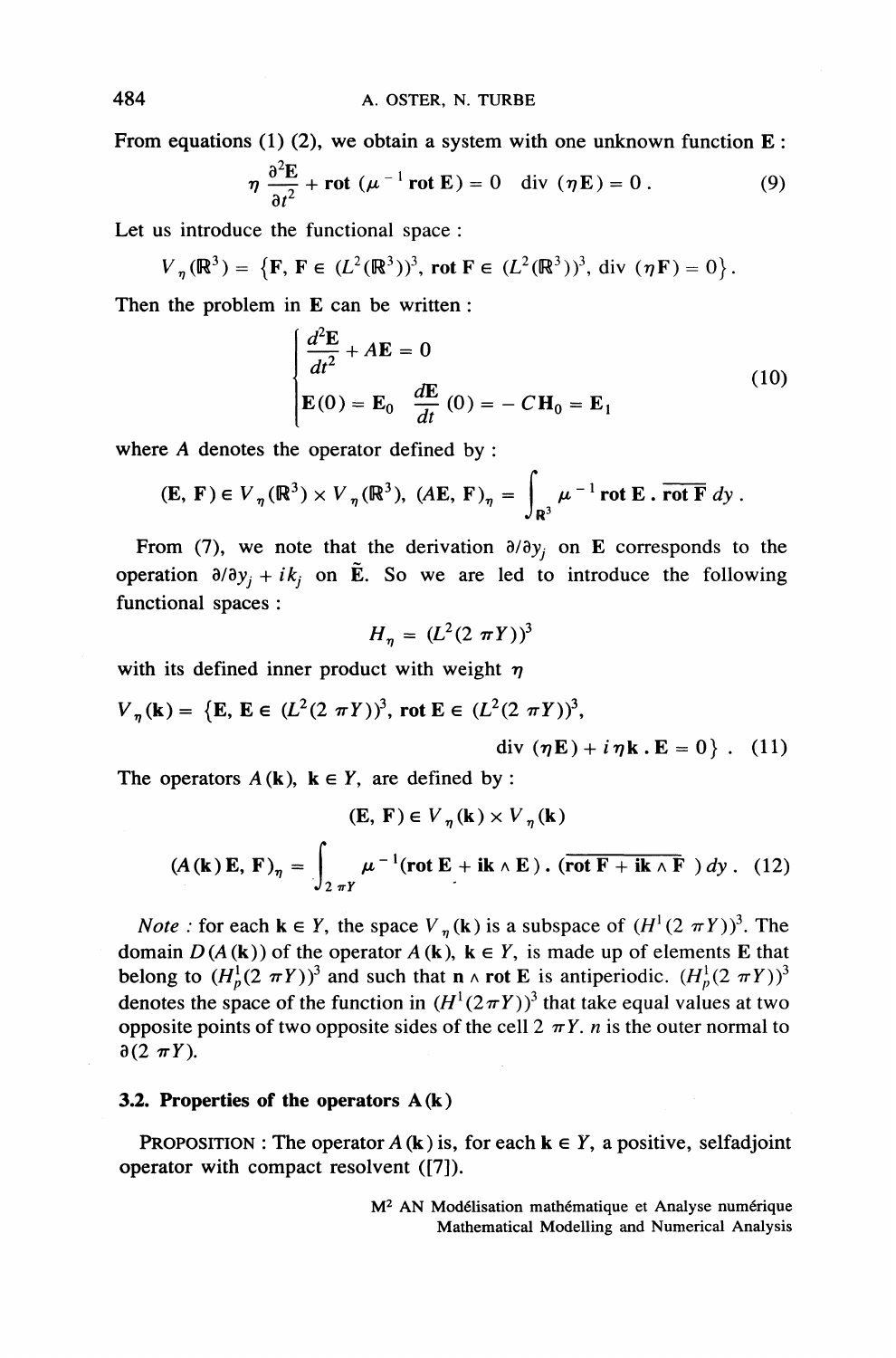The first two properties immediately result from the definition (12). From assumption  $(4)$ , it follows that :

$$
(A(\mathbf{k}) \mathbf{E}, \mathbf{E})_{\eta} \ge \beta \int_{2 \pi Y} [|\text{rot } \mathbf{E}|^2 + (\mathbf{i} \mathbf{k} \wedge \mathbf{E}). \overline{\text{rot } \mathbf{E}} ++ \text{rot } \mathbf{E}. (\overline{\mathbf{i} \mathbf{k} \wedge \mathbf{E}}) + |\mathbf{k} \wedge \mathbf{E}|^2] dy
$$

(with  $\beta$  positive constant). The second and third terms of the integral are underestimated, using the identity:

$$
z\overline{Z}+\overline{z}Z\geq -2|z|^2-\frac{|Z|^2}{2}.
$$

And since  $k$  belongs to  $Y$ , we have:

$$
|\mathbf{k} \wedge \mathbf{E}|^2 \leq |\mathbf{E}|^2 \quad \text{(norms in } \mathbb{R}^3) \, .
$$

Finally, we obtain the inequality:

$$
(A(\mathbf{k}) \mathbf{E}, \mathbf{E})_{\eta} \ge \frac{\beta}{2} \|\text{rot } \mathbf{E}\|_{(L^2(2 \pi Y))^3}^2 - \beta \|\mathbf{E}\|_{(L^2(2 \pi Y))^3}^2 \tag{13}
$$

where  $\beta$  is a positive constant that does not depend on k.

Now for any E in  $D(A(k))$ , we have the identity (with  $E_{i,p} = \partial E_i/\partial y_p$ ):

$$
\int_{2\pi Y} E_{j, p} \bar{E}_{j, p} dy = \|\text{div } \mathbf{E}\|_{(L^2(2\pi Y))^3}^2 + \|\text{rot } \mathbf{E}\|_{(L^2(2\pi Y))^3}^2. \tag{14}
$$

 $\blacksquare$ 

Indeed, the operator grad E can be split into a symmetric part  $\varepsilon$  and an antisymmetric part  $\omega$  and we have:

$$
\varepsilon_{jp} \ \overline{\varepsilon}_{jp} + \omega_{jp} \ \overline{\omega}_{jp} = E_{j,\ p} \overline{E}_{j,\ p}
$$

$$
\varepsilon_{jp} \ \overline{\varepsilon}_{jp} - \omega_{jp} \ \overline{\omega}_{jp} = E_{j,\ p} \overline{E}_{p,\ j} = (E_j \ \overline{E}_{p,\ j})_{,p} - (E_j \ \overline{E}_{p,\ p})_{,j} + E_{j,\ j} \ \overline{E}_{p,\ p} .
$$

Then, using the periodicity of E, we get:

$$
\int_{2\pi Y} E_{j,\,p} \, \bar{E}_{j,\,p} \, dy = \int_{2\pi Y} E_{j,\,j} \, \bar{E}_{p,\,p} \, dy + 2 \int_{2\pi Y} \omega_{j,\,p} \, \bar{\omega}_{j,\,p} \, dy \, .
$$

The tensor  $\omega$  can be expressed with the help of rot E and it follows that:  $\omega_{jp} \bar{\omega}_{jp} = \frac{1}{2} |\text{rot } \mathbf{E}|^2$ . Equality (14) results.

For any  $E \in D(A(k))$  and since  $\eta$  is a regular function:

 $\eta$  div E + E . grad  $\eta$  + i  $\eta$ k . E = 0.

Since  $\mathbf{k} \in Y$ , we deduce:  $(\text{div }\mathbf{E})^2 \le \gamma |\mathbf{E}|^2$  (with  $\gamma$  constant, independent of k). And therefore, for  $\mathbf{E} \in D(A(\mathbf{k}))$ :

 $||\mathbf{E}||_{(H^1(2 \pi Y))^3}^2 \le (1 + \gamma) ||\mathbf{E}||_{(L^2(2 \pi Y))^3}^2 + ||\text{rot } \mathbf{E}||_{(L^2(2 \pi Y))^3}^2.$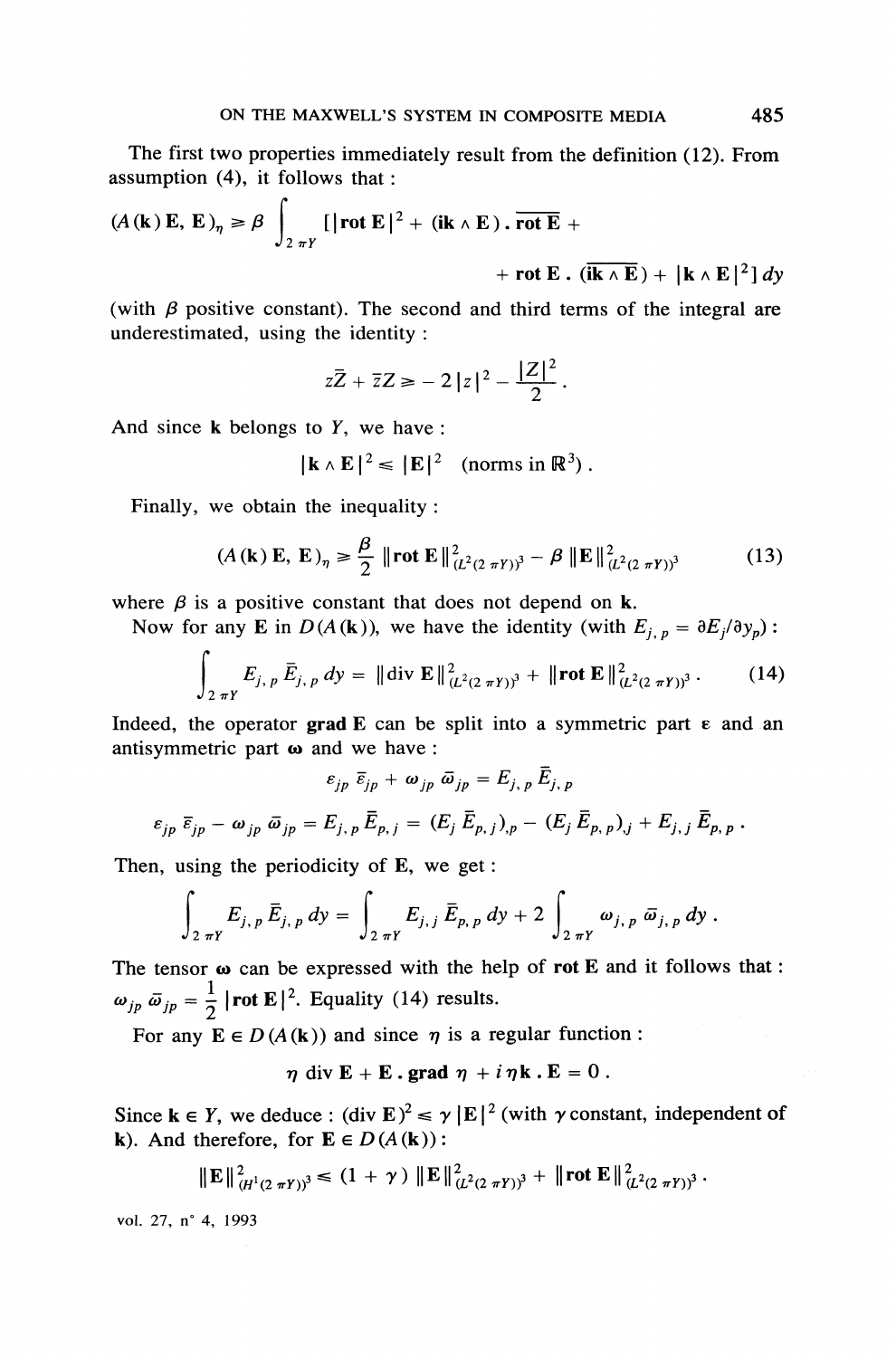This relation is injected into  $(12)$  and we then get:

$$
(A(\mathbf{k})\mathbf{E}, \mathbf{E})_{\eta} \ge C_1 \|\mathbf{E}\|_{(H^1(2 \pi Y))^3}^2 - C_2 \|\mathbf{E}\|_{(L^2(2 \pi Y))^3}^2
$$
(15)

with  $C_1$ ,  $C_2$  positive constants, independent of k.

The embedding of  $(H^1(2 \pi Y))^3$  into  $(L^2(2 \pi Y))^3$  beeing compact, the overestimate (15) implies that the operator  $A(\mathbf{k}) + C_2 Id$  has a compact inverse  $([7])$ . So :

**PROPOSITION:** For each  $k \in Y$ , there exists a countable sequence of eigenvalues:  $0 \le \omega_0^2(\mathbf{k}) \le \omega_1^2(\mathbf{k}) \dots$ , with corresponding eigenfunctions  $\varphi^0(y, k), \varphi^1(y, k) \dots$  of the operator  $A(k)$ . Moreover, the vectors  $\varphi^m(y, k)$ form an orthonormal basis in  $H_n(2 \pi Y)$ .

A similar study can be carried on for the unknown function H. The same properties hold for the operators which are then introduced : they are just obtained by changing  $\eta$  into  $\mu$  and reciprocally. We denote by  $\Omega_m^2(\mathbf{k})$  and  $\mathbf{\Psi}^m(\mathbf{v}, \mathbf{k})$ ,  $m \in \mathbb{N}$ , the eigenelements of these operators.

## 3.3. Representation of the solution in the conservative case

Assuming (8), we use the basis  $\{\varphi^{m}(y, k)\}\$  and  $\{\psi^{m}(y, k)\}\$  to define functions  $\tilde{E}$  and  $\tilde{H}$  in (7).

Since equation (10) is satisfied by  $E$  of the form (7), it follows that  $\tilde{E}$  is solution of :

$$
\frac{d^2 \mathbf{E}}{dt^2} + A(\mathbf{k}) \, \tilde{\mathbf{E}} = 0 \tag{16}
$$

$$
\tilde{\mathbf{E}}\Big|_{t=0} = \tilde{\mathbf{E}}_0 \frac{d\tilde{\mathbf{E}}}{dt}\Big|_{t=0} = \tilde{\mathbf{E}}_1.
$$
 (17)

Equation (16) is projected on  $\varphi^m$ ,  $m \in \mathbb{N}$ , and the expression for E follows :

$$
\mathbf{E}(y, t) = \int_{Y} e^{i\mathbf{k} \cdot y} \sum_{m=0}^{+\infty} \hat{E}_{m}(\mathbf{k}, t) \varphi^{m}(y, \mathbf{k})
$$
(18)  

$$
\hat{E}_{m}(\mathbf{k}, t) = A_{m}^{+}(\mathbf{k}) e^{i\omega_{m}(\mathbf{k})t} + A_{m}^{-}(\mathbf{k}) e^{-i\omega_{m}(\mathbf{k})t}
$$

where the  $A_m^{\pm}(\mathbf{k})$  are determined from the initial conditions (17). A similar expression holds true for  $\mathbf{H}(y, t)$  with the help of  $\Omega_m(\mathbf{k})$  and  $\psi^m(y, \mathbf{k})$ .

#### 3.4. Properties of the solution in the dissipative case

From here on we won't use assumption (8). In order to use the previous basis  $\{\varphi^m\}$  and  $\{\psi^m\}$ , we introduce the new unknown function **F**,  $\mathbf{F} \in V_n(\mathbb{R}^3)$ , defined by means of the convolution :

$$
\mathbf{E}(y, t) = f(y, t) * \mathbf{F}(y, t) \quad f(y, t) = 1 - \frac{\sigma}{\eta} e^{-\frac{\omega}{\eta}t}.
$$
 (19)

M<sup>2</sup> AN Modélisation mathématique et Analyse numérique Mathematical Modelling and Numerical Analysis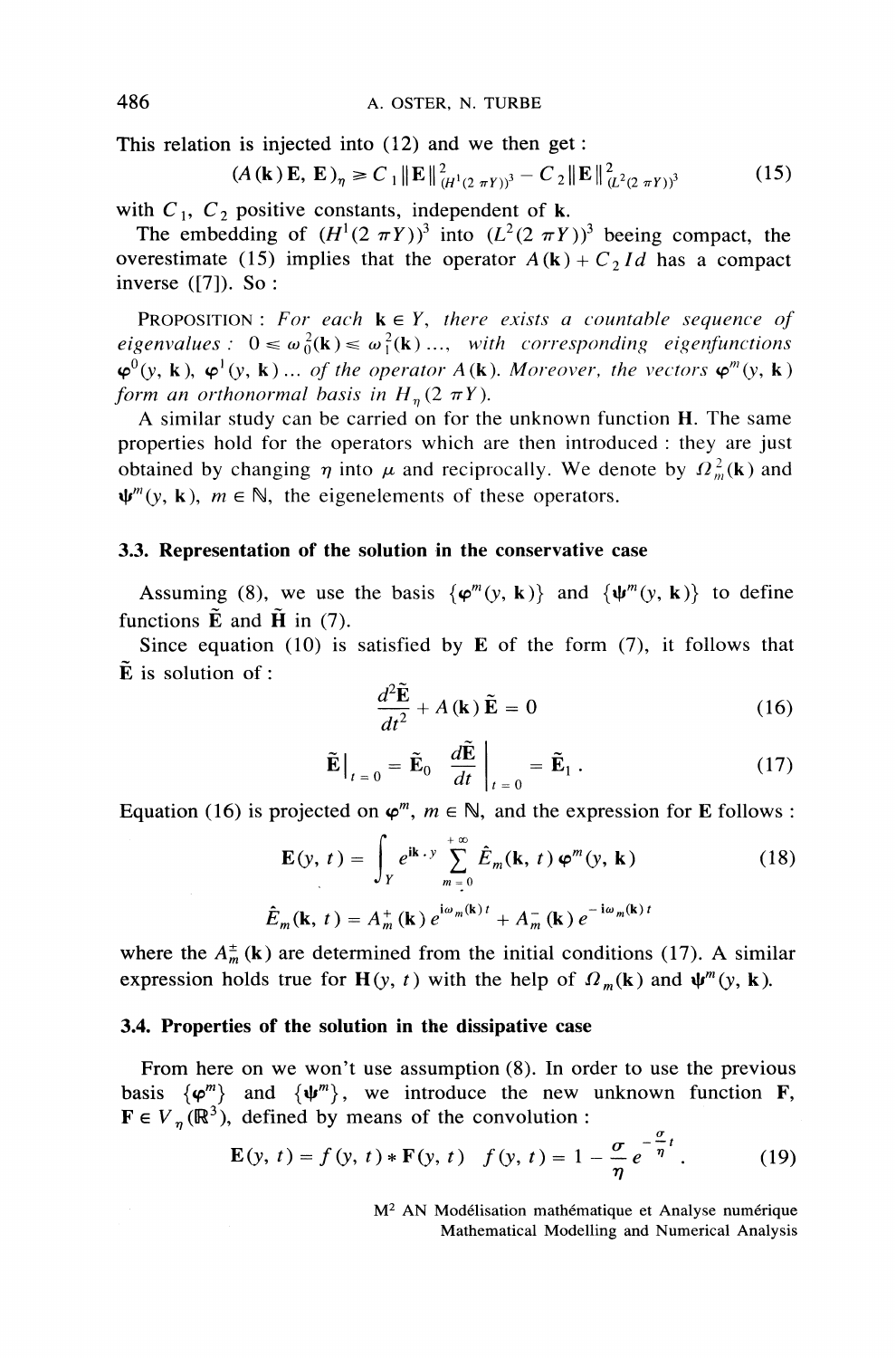F has an expression like (18) in the basis  $\{\varphi^m\}$  and, in the same way, H in the basis  $\{\psi^m\}$ . The components  $\hat{F}_m(\mathbf{k}, t)$  and  $\hat{H}_m(\mathbf{k}, t)$  satisfy:

$$
\begin{cases}\n\frac{d\hat{F}_m}{dt} + c_{mn}\hat{H}_n = 0 \\
\frac{d\hat{H}_n}{dt} + d_{nm}(t)\hat{F}_m = 0 \\
\hat{F}_m\big|_{t=0} = F_m^0 \hat{H}_n\big|_{t=0} = H_n^0\n\end{cases}
$$
\n(20)

where the coefficients  $c_{mn}$  and  $d_{nm}$  are defined by:

$$
c_{mn} = -\int_{2 \pi Y} \left[ \mathbf{rot} \, \Psi_n(y, \, \mathbf{k}) + i \, \mathbf{k} \wedge \Psi^n(y, \, \mathbf{k}) \right] \cdot \overline{\varphi^m(y, \, \mathbf{k})} \, dy
$$
\n
$$
d_{nm}(t) = \int_{2 \pi Y} \left\{ \mathbf{rot} \, \left[ f(y, \, t) \ast \varphi^m(y, \, \mathbf{k}) \right] + \right. \\
 \left. + i \, \mathbf{k} \wedge \left[ f(y, \, t) \ast \varphi^m(y, \, \mathbf{k}) \right] \cdot \overline{\Psi^n(y, \, \mathbf{k})} \right\} \, dy \, .
$$

The initial conditions  $F_m^0$  and  $H_m^0$  are defined from the initial conditions on **E** and H. An expansion of E is then deduced from  $(19)$ . System  $(20)$  is obviously a dissipative system since the coefficients  $d_{nm}$  depend on  $t$ .

#### 4. HOMOGENIZATION FROM THE BLOCH EXPANSION

#### 4.1. Posing the problem

We assume here that the initial conditions are slowly varying functions. Let  $\varepsilon$  be a small positive given parameter :

$$
\mathbf{E}_0 = \mathbf{E}_0(\varepsilon \mathbf{y}) \quad \mathbf{H}_0 = \mathbf{H}_0(\varepsilon \mathbf{y}). \tag{21}
$$

Compared to the data scale, the period of the medium is very small and, when  $\varepsilon \to 0$ , an approximation is brought by the homogenized medium [7]. In this problem, two space variables appear: a slowly varying one  $x$ associated with the initial data and a fastly varying one y associated with the period of the medium. These two quantities are related by :  $x = \varepsilon y$ . Initially the problem is set up with the variable  $x$ . In order to use the previous results, we do the change of variable :  $y = x e^{-1}$  and we take the Laplace transform of system  $(6)$ :

$$
\begin{cases}\n(\eta p + \sigma) \hat{\mathbf{E}} - \varepsilon^{-1} \text{rot } \hat{\mathbf{H}} = 0 \\
\mu p \hat{\mathbf{H}} + \varepsilon^{-1} \text{rot } \hat{\mathbf{E}} = 0 \,.\n\end{cases}
$$
\n(22)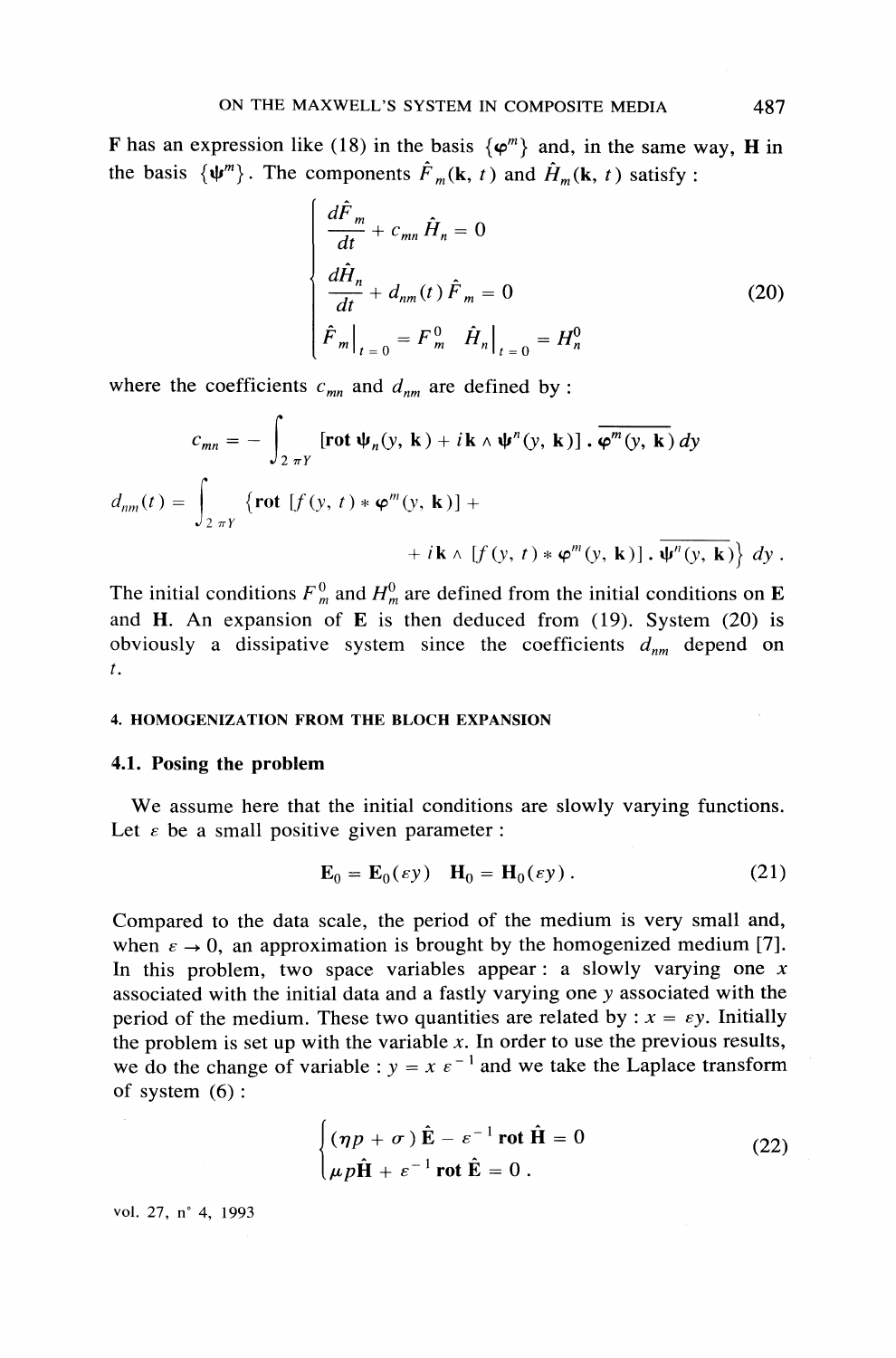Previous studies done in elasticity [8] or piezoelectricity [9] suggest, using the periodicity of the medium, that the solution  $(\mathbf{\hat{E}}, \mathbf{\hat{H}})$  of (22) should be expanded in the following way, deduced from  $(7)$ :

$$
\mathbf{k} = \varepsilon \mathbf{K}, \, x = \varepsilon y, \, \hat{\mathbf{E}}(x, \, p) = \int_{\mathbb{R}^3} e^{i\mathbf{K} \cdot x} \, \varepsilon^3 \, \tilde{\mathbf{E}}(y, \, \varepsilon \mathbf{K}, \, p) \, d\mathbf{K} \tag{23}
$$

with

$$
\varepsilon^{3} \tilde{\mathbf{E}} = \tilde{\mathbf{E}}^{0}(y, \mathbf{K}, p) + \varepsilon \tilde{\mathbf{E}}^{1}(y, \mathbf{K}, p) + \cdots
$$
 (24)

A similar expression is applied for  $\hat{H}$ .

For the solution  $(\hat{E}, \hat{H})$  we have (22), then the function  $(\varepsilon^3 \tilde{E}, \varepsilon^3 \tilde{H})$ satisfy:

$$
\begin{cases}\n(\eta p + \sigma) \ \varepsilon^3 \tilde{\mathbf{E}} - \varepsilon^{-1} [\text{rot} \ (\varepsilon^3 \tilde{\mathbf{H}}) + i \varepsilon \tilde{\mathbf{K}} \wedge \varepsilon^3 \tilde{\mathbf{H}}] = 0 \\
\mu p \varepsilon^3 \tilde{\mathbf{H}} + \varepsilon^{-1} [\text{rot} \ (\varepsilon^3 \tilde{\mathbf{E}}) + i \varepsilon \tilde{\mathbf{K}} \wedge \varepsilon^3 \tilde{\mathbf{E}}] = 0 .\n\end{cases}
$$
\n(25)

The expansions (24) of  $\varepsilon^3 \tilde{E}$  and  $\varepsilon^3 \tilde{H}$  are injected into (25) and we identify the terms of the same power of  $\varepsilon$  in these equations.

### 4.2. Approximation of the solution

Order  $\varepsilon^{-1}$ .

The function  $\tilde{E}^0$  belongs to  $V_{np+\sigma}(0)$  and the function  $\tilde{H}^0$  to  $V_\mu(0)$ . So,  $\tilde{E}^0$  and  $\tilde{H}^0$  are solutions of :

$$
\mathbf{rot}\,\mathbf{E}^0 = 0 \quad \text{div}\,[(\eta p + \sigma)\,\mathbf{E}^0] = 0
$$
\n
$$
\mathbf{rot}\,\mathbf{H}^0 = 0 \quad \text{div}\,(\mu\,\mathbf{H}^0) = 0 \,. \tag{26}
$$

 $\sim$ 

In the same way as in [1], we introduce the scalar functions  $W^j(\eta p + \sigma)$  and  $x^{j}(\mu)$  (*i* = 1, 2, 3) defined uniquely by :

$$
W^{j}(\eta p + \sigma), \chi^{j}(\mu) \in H_{p}^{1}(2 \pi Y)
$$
  
div  $[(\eta p + \sigma)(e_{j} + \text{grad } W^{j})] = 0$   $M(W^{j}) = 0$  (27)

$$
\text{div}\,\left[\mu\,(e_j + \text{grad}\,\,\chi^j)\right] = 0 \quad M\,(\chi^j) = 0 \tag{28}
$$

where  $e_i$  denotes the *j*-th vector of the natural basis of  $\mathbb{R}^3$  (the  $\ell$ -th component of  $e_j$  is  $\delta_{i\ell}$ ) and  $M(f)$  is the mean value of the function f on the basic cell  $2 \pi Y$ . With the notations of (27) (28), (26) implies :

$$
\widetilde{\mathbf{E}}^0 = \widehat{\mathbf{E}}_j^0(e_j + \text{grad } W^j) \quad \widetilde{\mathbf{H}}^0 = \widehat{\mathbf{H}}_j^0(e_j + \text{grad } \chi^j).
$$

M<sup>2</sup> AN Modélisation mathématique et Analyse numérique Mathematical Modelling and Numerical Analysis

488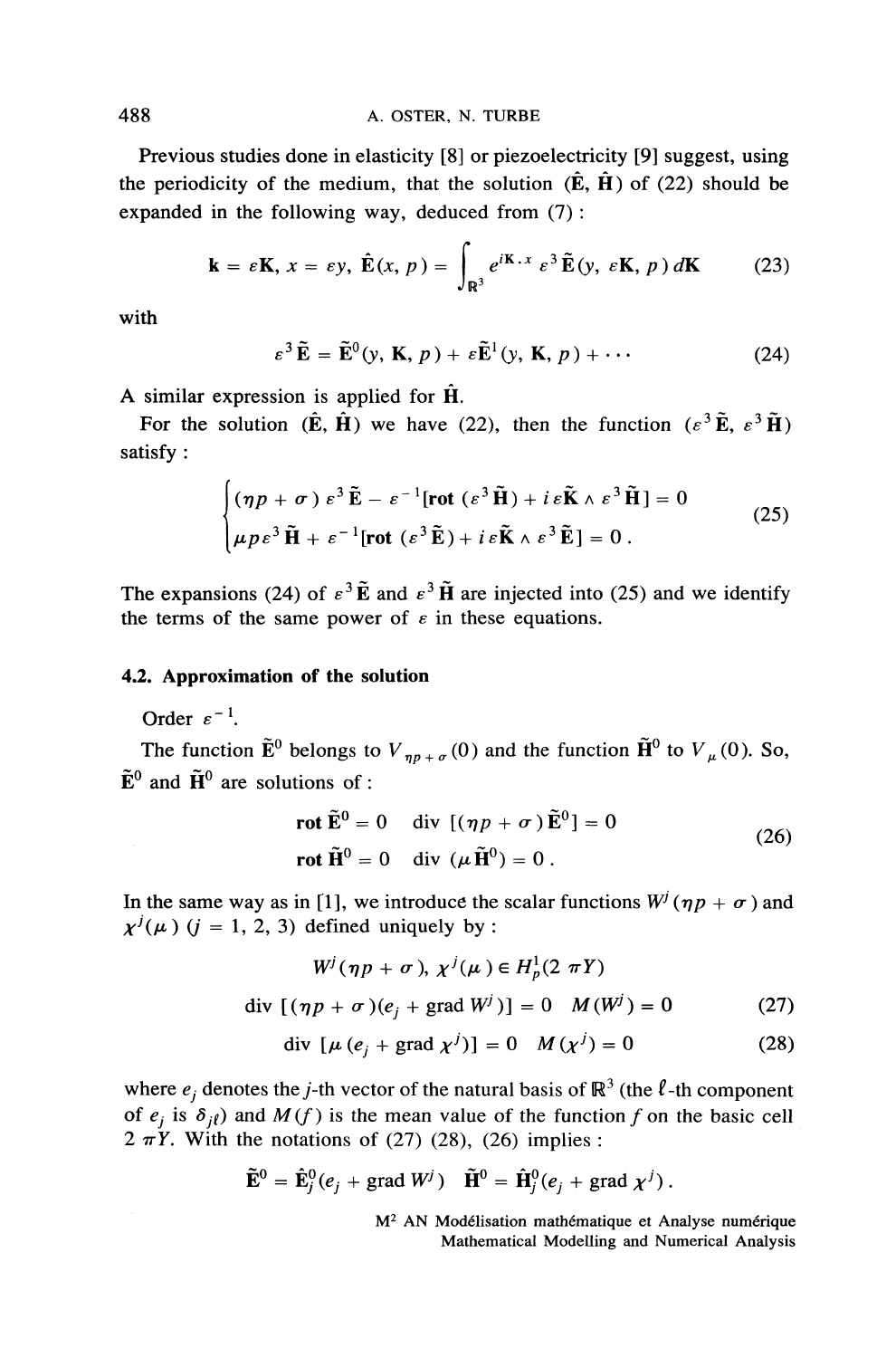From the properties of the functions  $W^j$  and  $\chi^j$ , we note that:

$$
M(\tilde{\mathbf{E}}^0) = \hat{E}_j^0 \, e_j \quad M(\tilde{\mathbf{H}}^0) = \hat{H}_j^0 \, e_j \,. \tag{29}
$$

In order to determine the components  $\hat{E}^0_j$  and  $\hat{H}^0_j$ , we use the equations deduced from the identification of the constants terms of (25).

Order  $\varepsilon^0$ .

$$
(\eta p + \sigma) \tilde{\mathbf{E}}^0 - i\mathbf{K} \wedge \tilde{\mathbf{H}}^0 - \mathbf{rot} \tilde{\mathbf{H}}^1 = 0 \tag{30}
$$

$$
\mu p \tilde{\mathbf{H}}^0 + i \mathbf{K} \wedge \tilde{\mathbf{E}}^0 + \mathbf{rot} \tilde{\mathbf{E}}^1 = 0.
$$
 (31)

These equations are projected on  $e_i$ . Let  $p(\sigma, \eta, p)$  and  $q(\mu)$  be the following matrices :

$$
p_{ij} = \frac{1}{(2 \pi)^3} \int_{2 \pi Y} (\eta p + \sigma) (\delta_{ij} + W^j_{,i}) dy
$$
 (32)

$$
q_{ij} = \frac{1}{(2 \pi)^3} \int_{2 \pi Y} \mu (\delta_{ij} + \chi^j_{,i}) dy.
$$
 (33)

With these notations and using expressions  $(23)$  and properties  $(29)$ , we prove that the mean value of the approximation  $(\hat{E}^0, \hat{H}^0)$  is determined from the system:

$$
p(\sigma, \eta, p) M(\hat{\mathbf{E}}^0) - \text{rot } M(\hat{\mathbf{H}}^0) = 0
$$
 (34)

$$
pq(\mu) M(\hat{\mathbf{H}}^0) + \text{rot } M(\hat{\mathbf{E}}^0) = 0.
$$
 (35)

## 4.3. Macroscopic constitutive equations

From  $(34)$  and  $(35)$ , we deduce the homogenized behaviour of the magnetic inductions **D** and **B** and the electric current **J**. Equivalent weak formulations of the definitions (27), (28) of  $W^j$  and  $\chi^j$  allow us to recognize that  $W^j$  and  $\chi^j$  are the functions which are respectively used in the theory of homogenization of the two operators  $\partial/\partial y_i$  [ $(\eta p + \sigma) \partial/\partial y_i$ ] and  $\partial/\partial y_i$  ( $\mu \partial/\partial y_i$ ) ([7]). In these conditions, from the coefficients in (34) and  $(35)$ , it follows that :

$$
pM(\hat{\mathbf{D}}^0)_i + M(\hat{\mathbf{J}}^0)_i = [(\eta p + \sigma) \delta_{ij}]^h M(\hat{\mathbf{E}}^0)_i \tag{36}
$$

$$
M(\hat{\mathbf{B}})_i = (\mu \,\delta_{ij})^h \, M(\hat{\mathbf{H}})_i^0 \tag{37}
$$

where  $\langle h \rangle$  denotes, as usual,  $\langle h \rangle$  homogenized  $\langle [7] \rangle$ .

The same result is obtained in [7]. The homogenized behaviours of **D** and **J** in terms of E are given by a convolution product.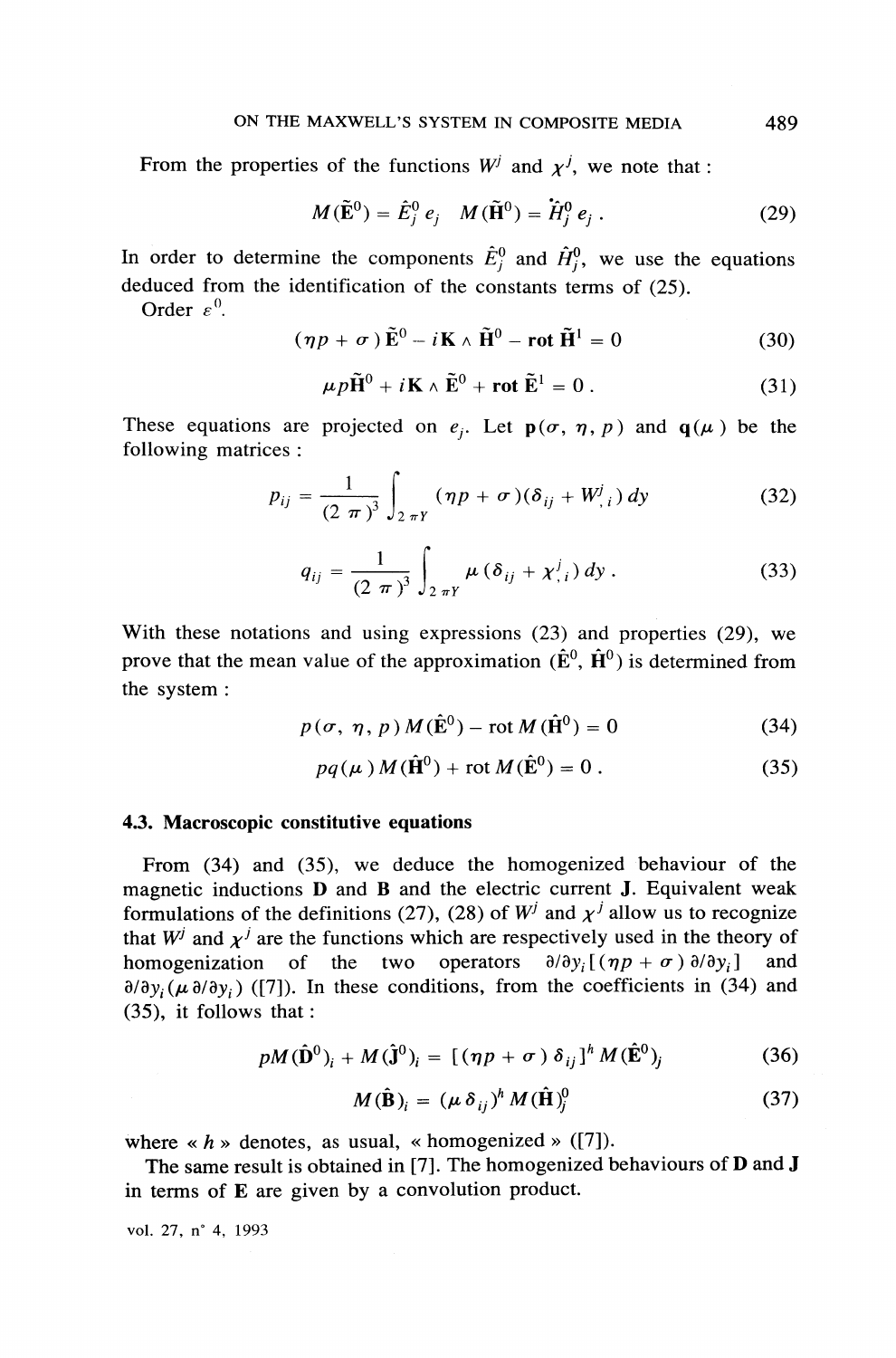#### 5. RLOCH WAVES IN STRATIFIED MEDIA

## 5.1. Floquet problem

The eigenvalues  $\omega_n^2(\mathbf{k})$  and eigenfunctions  $\varphi^n(y; \mathbf{k})$  of the operator  $A(\mathbf{k})$ ,  $\mathbf{k} \in Y$ , satisfy:

$$
\begin{cases}\n\varphi^n \in D(A(\mathbf{k})) \\
\eta^{-1}(\mathbf{rot} \cdot + i\mathbf{k} \wedge \cdot) [\mu^{-1}(\mathbf{rot} \varphi^n + i\mathbf{k} \wedge \varphi^n)] = \omega_n^2 \varphi^n \\
\text{div} \left( \eta \varphi^n \right) + i \eta \mathbf{k} \cdot \varphi^n = 0 \,.\n\end{cases} \tag{38}
$$

This is the Bloch problem set on the basic cell  $2 \pi Y$ . The previous theoretical results were obtained with this formulation of the problem.

Let us consider:  $\psi^n(y; \mathbf{k}) = \varphi^n(y, \mathbf{k}) e^{i\mathbf{k} \cdot y}$ ,  $\mathbf{k} \in Y$ . Then  $\omega^2(\mathbf{k})$  and  $\psi^{n}(y; \mathbf{k})$  are respectively the eigenelements of the problem:

$$
\begin{cases}\n\psi^n e^{-ik \cdot y} \in D(A(\mathbf{k})) \\
\eta^{-1} \operatorname{rot} (\mu^{-1} \operatorname{rot} \psi^n) = \omega_n^2 \psi^n \\
\operatorname{div} (\eta \psi^n) = 0 .\n\end{cases}
$$
\n(39)

This is the Floquet problem set on the basic cell  $2 \pi Y$ . Numerical results are obtained with this formulation of the problem.

## 5.2. Numerical results in a two lavered medium

When considering a layered medium, the Floquet problem leads to a numerical solution of differential equations.

Let us assume that:  $\eta = \eta(y_1)$ ,  $\mu = \mu(y_1)$  and  $\mathbf{E}_0 = E_0(y_1) e_2$ ,  $H_0 = H_0(y_1) e_3.$ 

Then the eigenelements required for the study of the solution may be written as ·

$$
\omega_n^2(\mathbf{k}) = \omega_n^2(k_1), \quad \Psi^n(y; \mathbf{k}) = \psi^n(y_1; k_1) e_2.
$$

In the following, we shall denote them  $\omega_n^2(k)$  and  $\psi^n(y_1; k)$ .

We now consider a stratified medium with a basic period composed of two homogeneous and isotropic layers with thicknesses  $a$  and  $b$ :

$$
\forall y_1 \in [0, a[ \quad \eta(y_1) = \eta_a, \mu(y_1) = \mu_a
$$
  

$$
\forall y_1 \in [a, \ell[ \quad \eta(y_1) = \eta_b, \mu(y_1) = \mu_b.
$$

The eigenelements  $\omega^2(k)$  and  $\psi(k)$ ,  $k \in 2 \pi (a + b)^{-1}$  are solutions of the Floquet's problem set on  $[0, \ell]$ ,  $\ell = a + b$ :

$$
\frac{d}{dy_1}\left(\mu_a^{-1}\frac{d\psi}{dy_1}\right) = -\omega^2 \eta_a \psi \quad \forall y_1 \in [0, a]
$$
\n(40)

$$
\frac{d}{dy_1}\left(\mu_b^{-1}\frac{d\psi}{dy_1}\right)=-\omega^2\,\eta_b\,\psi\quad\forall y_1\in[a,\,\ell]
$$
\n(41)

M<sup>2</sup> AN Modélisation mathématique et Analyse numérique Mathematical Modelling and Numerical Analysis

## 490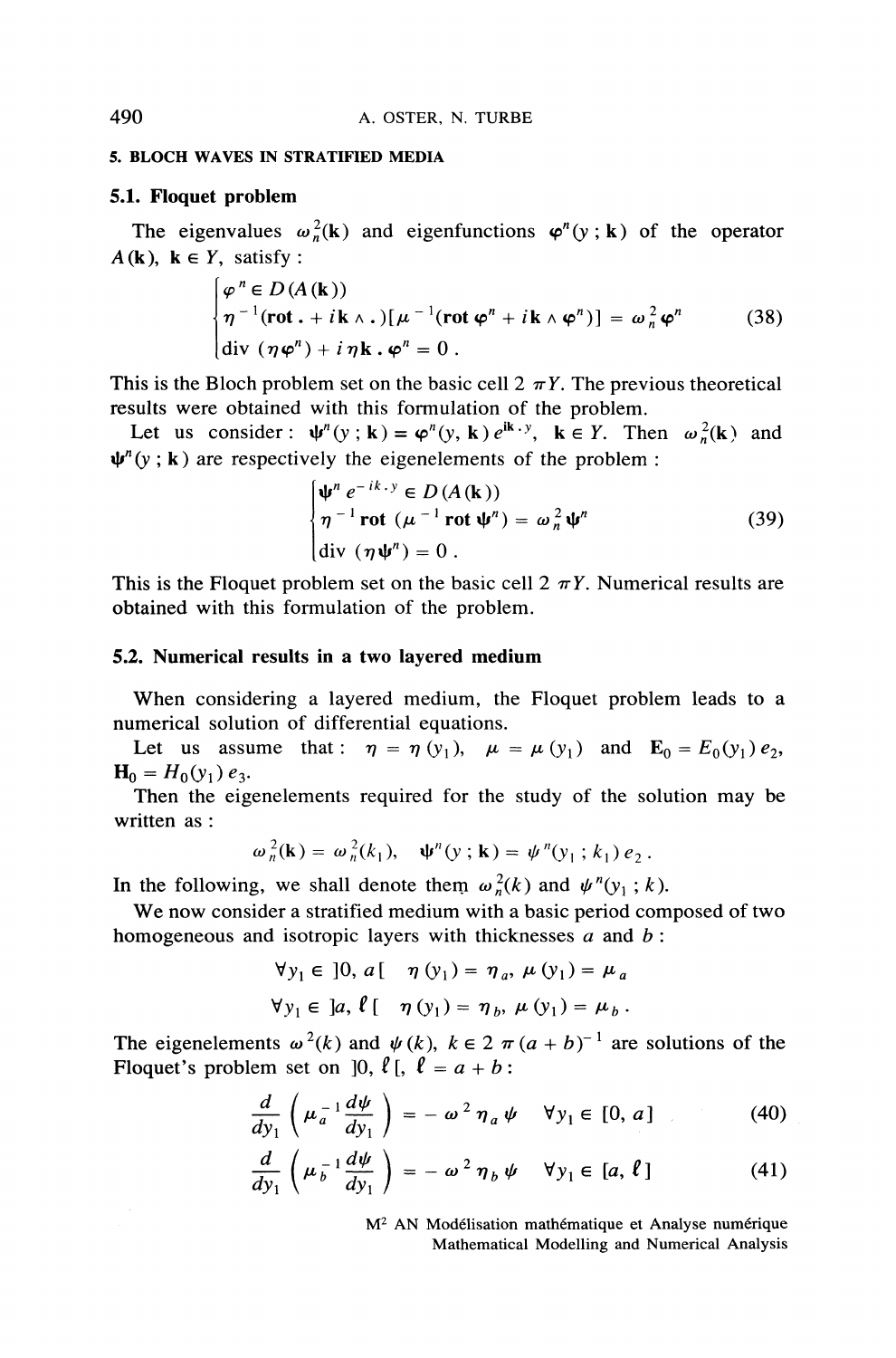$$
\llbracket \Psi \rrbracket_{y_1 = a} = 0, \quad \llbracket \mu^{-1} \frac{d \psi}{dy_1} \rrbracket_{y_1 = a} = 0 \tag{42}
$$

$$
\psi(a+b) = \psi(0) e^{ik} , \quad \mu^{-1} \frac{d \psi}{dy_1} (\ell) = \mu^{-1} \frac{d \psi}{dy_1} (0) e^{ik} . \tag{43}
$$

From equations (40), (41), we obtain with  $k_a = \omega (\eta_a \mu_a)^{1/2}$  and  $k_{h} = \omega (\eta_{h} \mu_{h})^{1/2}$ :

$$
\forall y_1 \in [0, a[, \quad \psi(y_1) = A_1 e^{ik_a y_1} + A_2 e^{ik_a y_1}
$$
  

$$
\forall y_1 \in [a, \ell[, \quad \psi(y_1) = B_1 e^{ik_b y_1} + B_2 e^{ik_b y_1}.
$$

Let us introduce the following notations:

$$
S = e^{ik_a a}, T = e^{ik_b b}, T_a = e^{ik_b a}, T_\ell = e^{ik_b \ell}, Z = e^{ik_a \ell},
$$
  

$$
I_a = (\eta_a / \mu_a)^{1/2}, I_b = (\eta_b / \mu_b)^{1/2}.
$$

The interface conditions  $(42)$  and the properties of periodicity  $(43)$  imply:

$$
A_1 S^{-1} + A_2 S = B_1 T_a^{-1} + B_2 T_a
$$
  
\n
$$
A_1 I_a S^{-1} - A_2 I_a S = B_1 I_a T_a^{-1} - B_2 I_b T_a
$$
  
\n
$$
B_1 T_{\ell}^{-1} + B_2 T_{\ell} = A_1 Z^{-1} + A_2 Z
$$
  
\n
$$
B_1 I_b T_{\ell}^{-1} - B_2 I_b T_{\ell} = A_1 I_a Z^{-1} - A_2 I_b Z.
$$

This linear, homogeneous system has a non trivial solution if its determinant is zero valued. This happens (see Naciri's calculations [4]) when :

$$
Z^{2} + 1 = \frac{Z}{4 \alpha} \left[ (1 + \alpha)^{2} (ST + S^{-1}T^{-1}) - (1 - \alpha)^{2} (ST^{-1} + S^{-1}T) \right] (44)
$$

with  $\alpha = I_a/I_b$ . For real values of k, k<sub>a</sub>, k<sub>h</sub>, this relation is equivalent to:  $\cos (k\ell) = \cos [\omega a (\eta_a \mu_a)^{1/2} + \omega b (\eta_b \mu_b)^{1/2}]$  –

$$
-\frac{(1-\alpha)^2}{2\,\alpha}\sin\left[\omega a(\eta_a\,\mu_a)^{1/2}\right]\sin\left[\omega b(\eta_b\,\mu_b)^{1/2}\right].\quad(45)
$$

Relation (45) implies that  $\omega(2 \pi/l - k) = \omega(k)$ . From numerical solution of  $(44)$  and  $(45)$ , we obtain the following figures:

Figure 1 shows the forbidden frequencies phenomena that characterize periodic media: there are angular frequencies which are not of the form  $\omega_n(k)$  [6]. In these bands, the right hand term of equation (45) is greater than 1 in absolute value, and we shall build a solution of (44) with complex values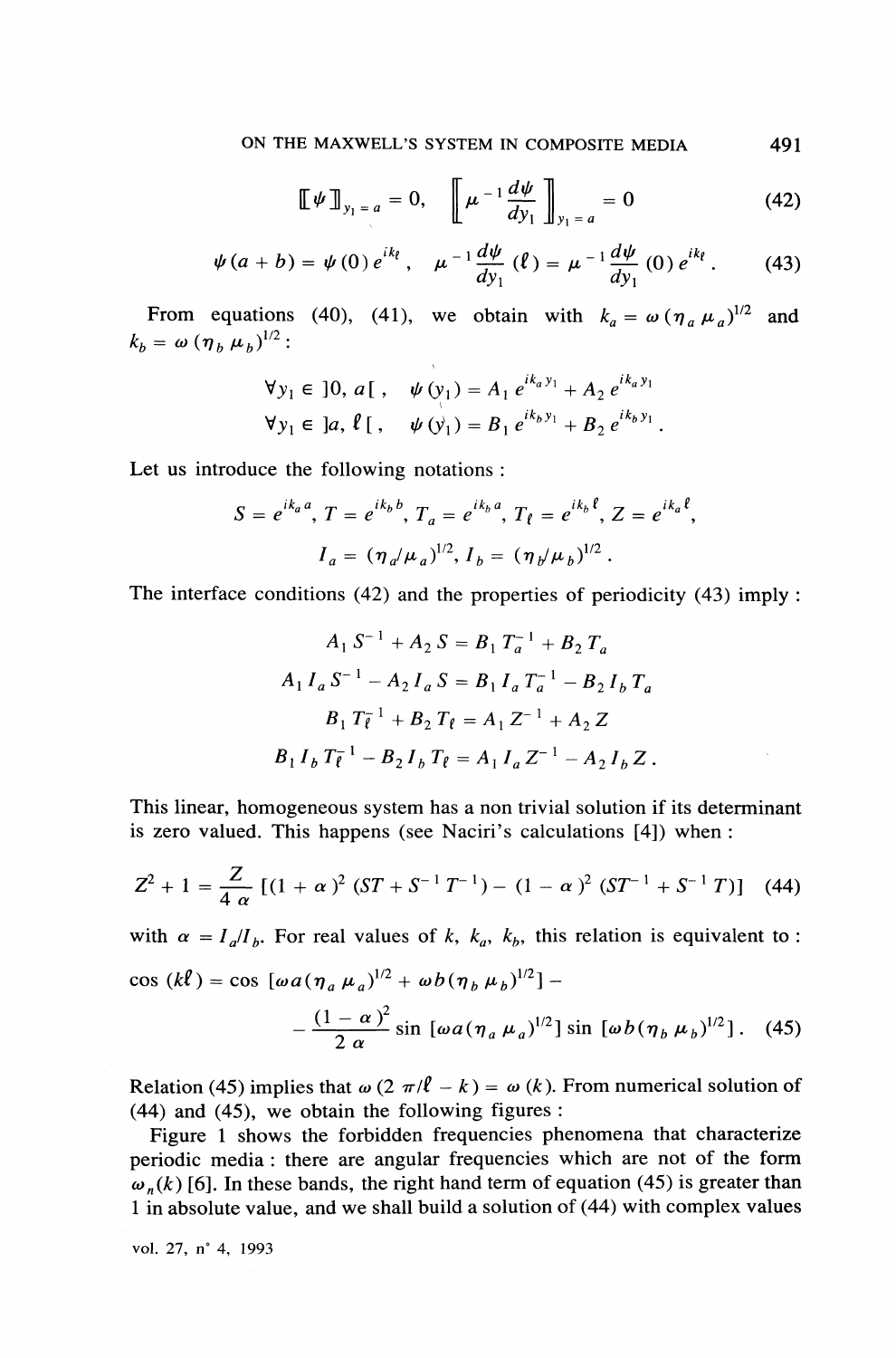

Figure 1. - The first three eigenfrequencies for the following data:  $a = b = 5$  mm,  $\mu_a = \mu_b = \mu_0$ ,  $\eta_a = \eta_0 = 3$   $\eta_0$ ,  $\sigma_a = \sigma_b = 0$ .

 $(\mu_0, \eta_0)$  are vacum's characteristics).

of k. We can note that  $\omega_n(k)$  are continuous functions of k, in good agreement with [6] and [10].

Floquet theory may also be applied to the study of plane waves propagating normally to the layers [11]. The waves have the form:  $E(y; t) = \text{Re}[(\phi(y_1)e^{i(\omega t - ky_2)})]$  where  $\phi$  is periodic and  $k = k' - ik''$  and (44) is the dispersion relation. For each  $\omega > 0$ , this equation does not define an unique k. If  $k_0$  is solution of (44), then  $k_p = k_0 + 2p\pi$ ,  $p \in Z$  are also solutions of (44). We keep the determination of  $k(\omega)$  which is a continuous and increasing function of  $\omega$ , which is consistent with the homogeneous case when  $\eta_a \rightarrow \eta_b$  and  $\mu_a \rightarrow \mu_b$ .

> M<sup>2</sup> AN Modélisation mathématique et Analyse numérique Mathematical Modelling and Numerical Analysis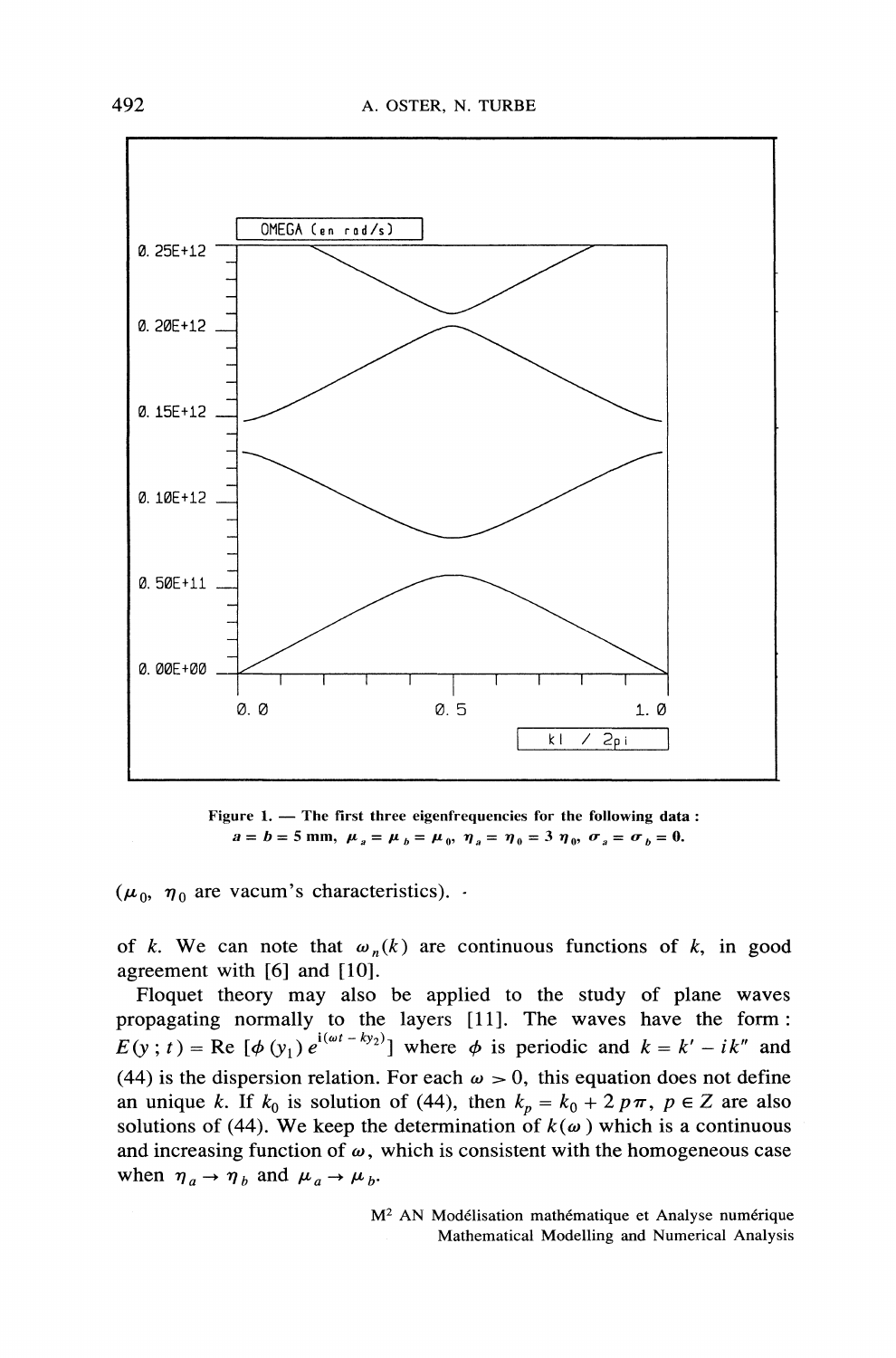On figures  $(2)$  and  $(3)$ , the dispersion curve, already obtained in [11], is compared with the homogenization theory. Again we obtain the forbidden frequencies. They correspond, in figure 1, to a passage from one mode of transmission to another. For these frequencies  $k'$  remains constant and  $k''$  is not zero valued. The waves are sharply attenuated in space, so the medium becomes opaque for those frequencies, although it does not absorb energy. Periodic homogenization does not predict this phenomenon, but it is in very good agreement when  $k\ell/2 \pi < 0.3$ , i.e. for low frequencies waves.

Equation (44) can also handle the case of dissipative layers ( $\sigma$  ( $y_1$ )  $\neq$  0). In that case,  $k(y_1)$  is complex valued and the waves are naturally attenuated, the energy beeing dissipated by Joule's effect.



#### Figure 2.

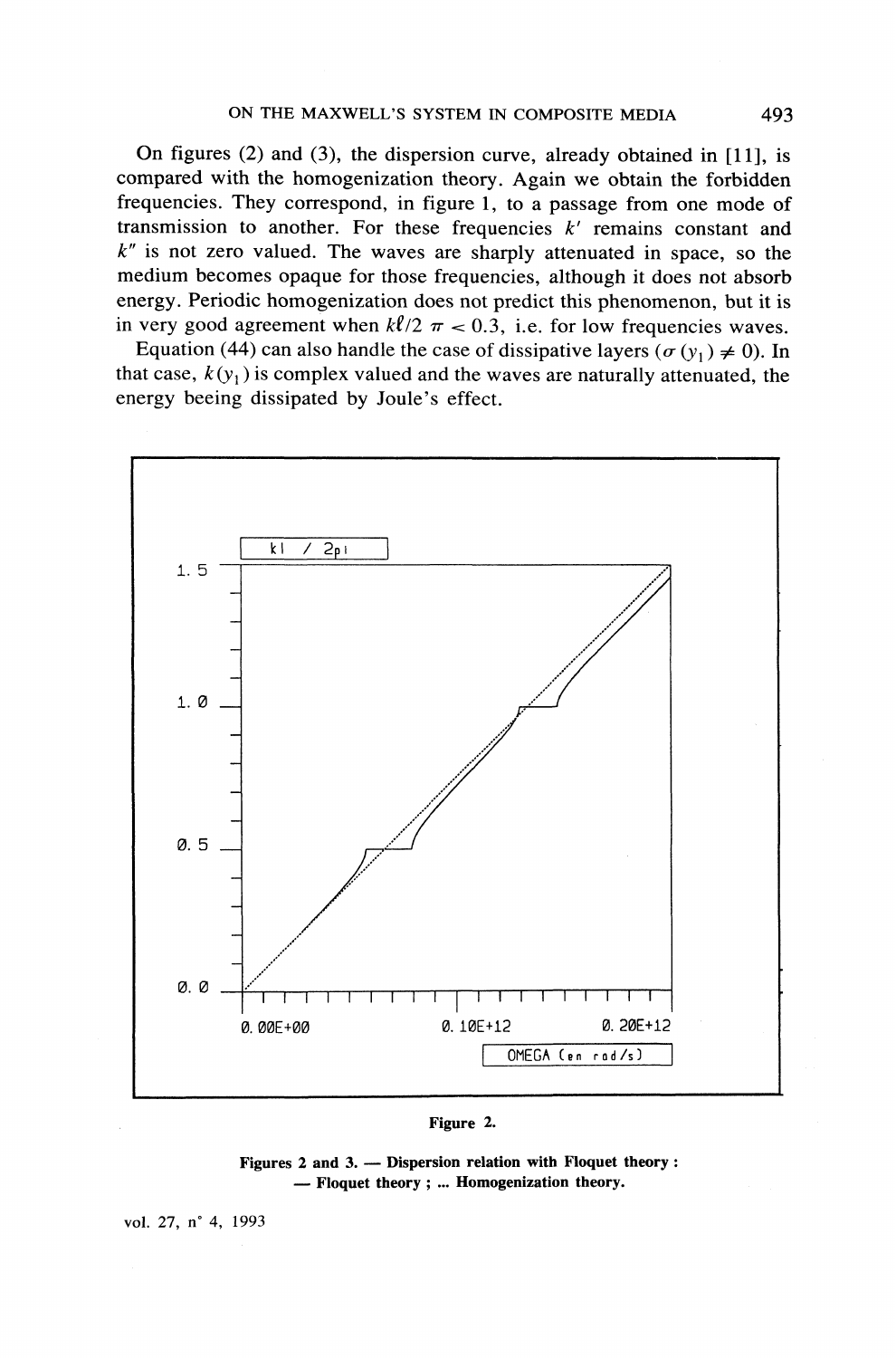

Figure 3.

Figure 4 shows the dispersion curves obtained with Floquet theory (- curves) compared with the ones obtained with periodic homogenization theory (... curves). We note a very good agreement when :  $|k\ell| < 0.5$ .

The method developed in this paper will be applied to the three dimensional case. It requires the use of  $3 D$  finite element [5] to solve Floquet problem.

 $\hat{\mathcal{I}}$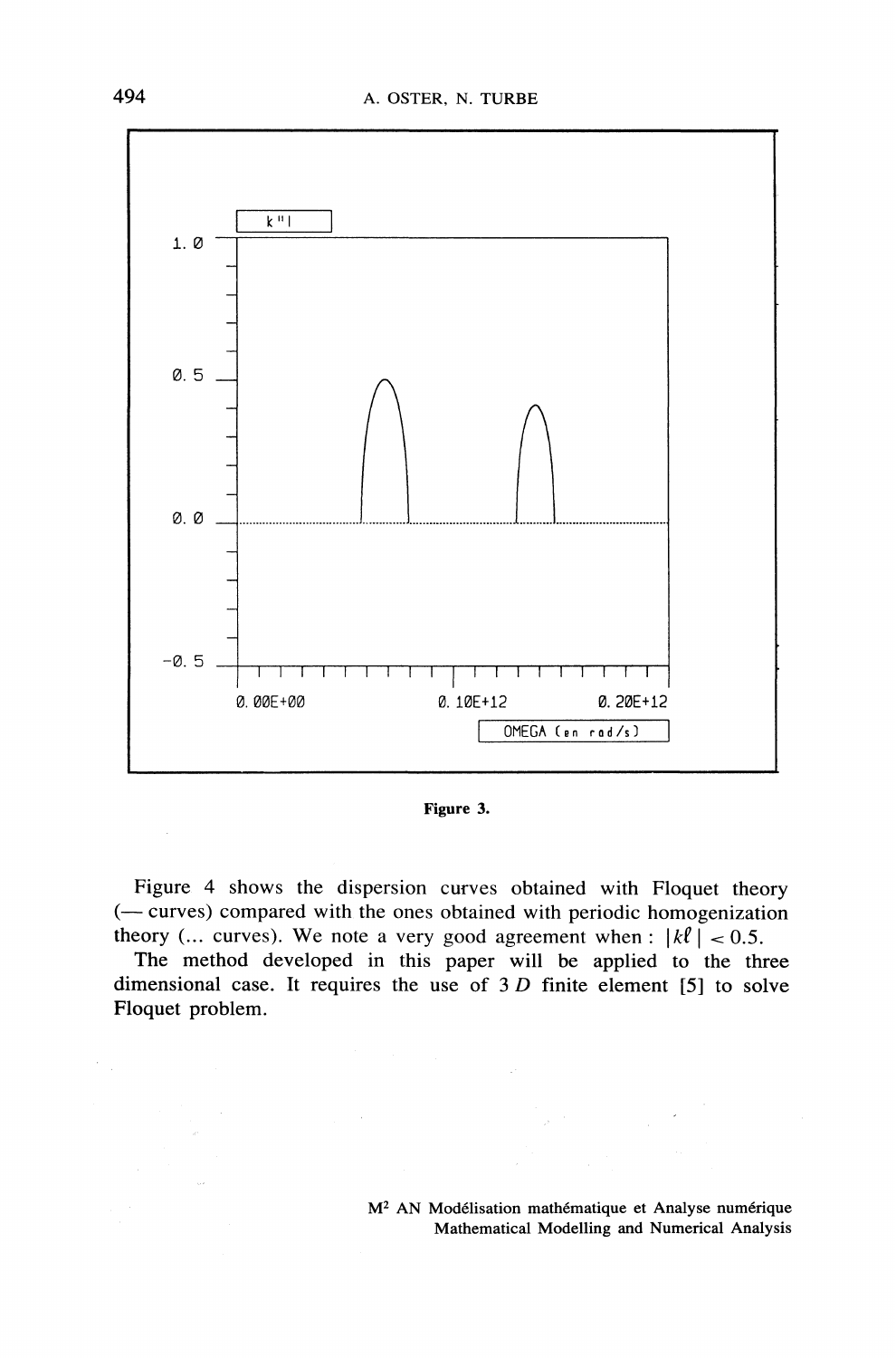

Figure 4.

#### **REFERENCES**

- [1] A. BENSOUSSAN, J. L. LIONS, G. PAPANICOLAOU, Asymptotic Analysis for Periodic Structures, North-Holland, Amsterdam (1978).
- [2] F. BLOCH, Uder die Quantenmechanick der Electronen on Kristallgittern, Z. Phys. 52, 1928, pp. 555-600.
- [3] G. DUVAUT, J. L. LIONS, Les inéquations en Mécanique et en Physique, Dunod, Paris, 1972.
- [4] T. NACIRI, Propagation des ondes dans les matériaux hétérogènes périodiques viscoélastiques, Thèse de l'E.N.P.C., 1990.
- [5] J. C. NEDELEC, Mixed Finite Elements in  $\mathbb{R}^3$ , Numer. Math. 35, 1980, pp. 315-341.